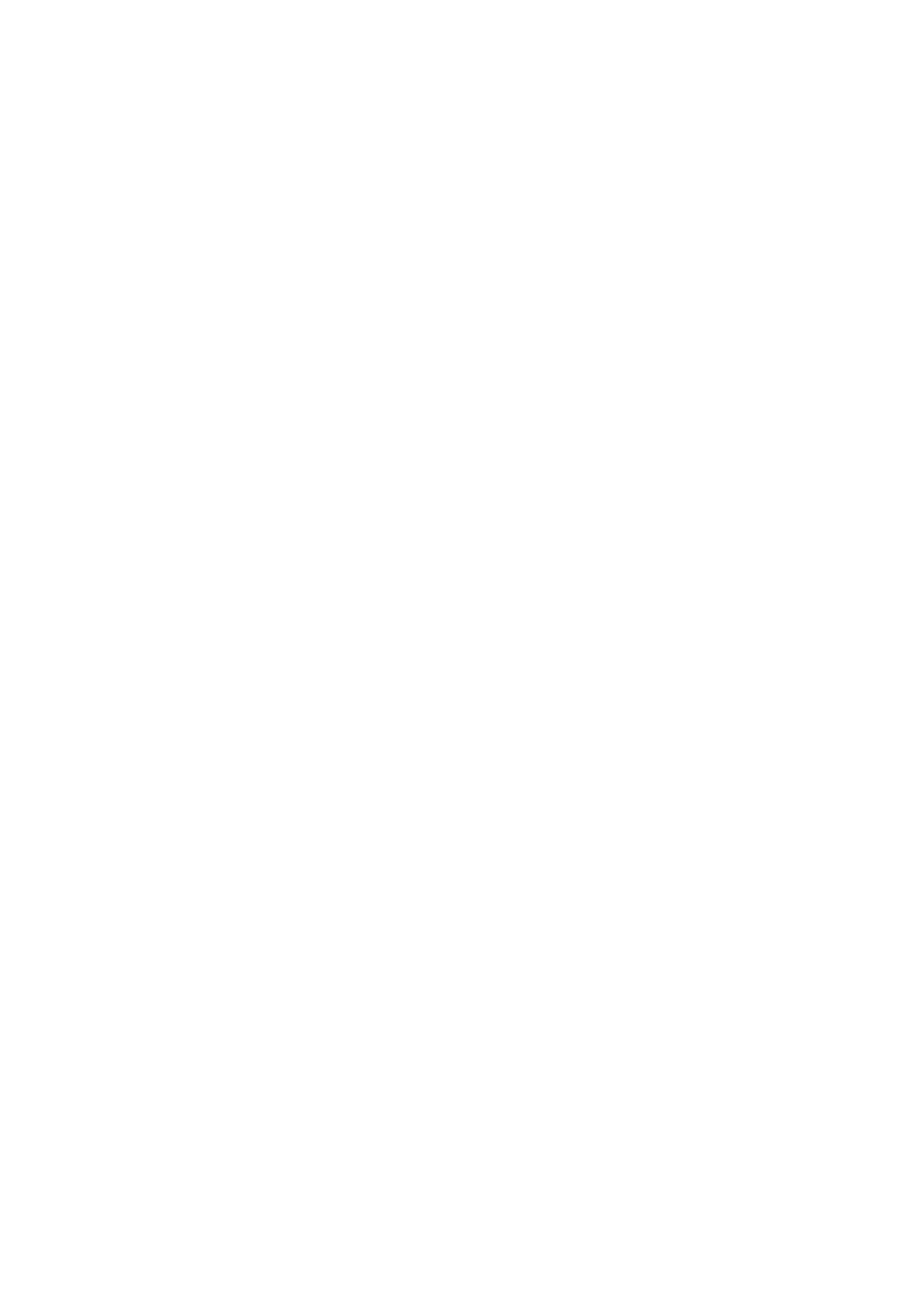### **I. Opening of the session**

#### **A. Introduction**

1. The twenty-seventh session of the Intergovernmental Committee of Senior Officials and Experts for Southern Africa was held in a hybrid format on 13 and 14 October 2021 under the theme "Building back better from COVID-19 in Southern Africa: fostering commodity-based industrialization, manufacturing and regional value chains".

#### **B. Attendance**

2. Delegates from all 11 member States served by the Subregional Office for Southern Africa of the Economic Commission for Africa (i.e., Angola, Botswana, Eswatini, Lesotho, Malawi, Mauritius, Mozambique, Namibia, South Africa, Zambia and Zimbabwe) participated in the session. Among the delegates were representatives from ministries of finance, industry, commerce and trade, industrial development, small and medium-sized enterprises and cooperatives, and natural and mineral resources.

3. Other participants in the session included representatives of academic and research institutions, the private sector and private-sector umbrella organizations, regional economic communities, print and digital media houses, civil society organizations, non-governmental organizations, and regional and international development partners, including United Nations entities. Experts and independent consultants in areas related to the theme of the meeting were also present.

### **C. Opening statements**

4. The Minister of Finance of Malawi, Felix Mlusu, delivered the opening address. Welcoming remarks were made by the Under-Secretary-General of the United Nations and Executive Secretary of the Economic Commission for Africa, Vera Songwe. Statements were made by the resident representative in Malawi of the United Nations Development Programme (UNDP), Shigeki Komatsubara (representing the United Nations Resident Coordinator Office in Malawi), Deputy Principal Secretary of the Ministry of Finance of Lesotho, Rethabile Maluke (on behalf of the Chair of the Bureau of the twenty-sixth session of the Committee and Minister of Finance of Lesotho, Thabo Sofonea), and Permanent Representative of the Southern Africa Regional Office of the African Union, David Claude Pierre. Video messages were delivered by the Secretary-General of the Common Market for Eastern and Southern Africa (COMESA), Chileshe Kapwepwe, and the Executive Secretary of the Southern African Development Community (SADC), Elias Mpedi Magosi.

### **II. Election of the Bureau and adoption of the agenda and programme of work**

5. The following countries were elected by the Committee to form the new Bureau:

Chair: Malawi Vice-Chair: Mozambique Rapporteur: Zimbabwe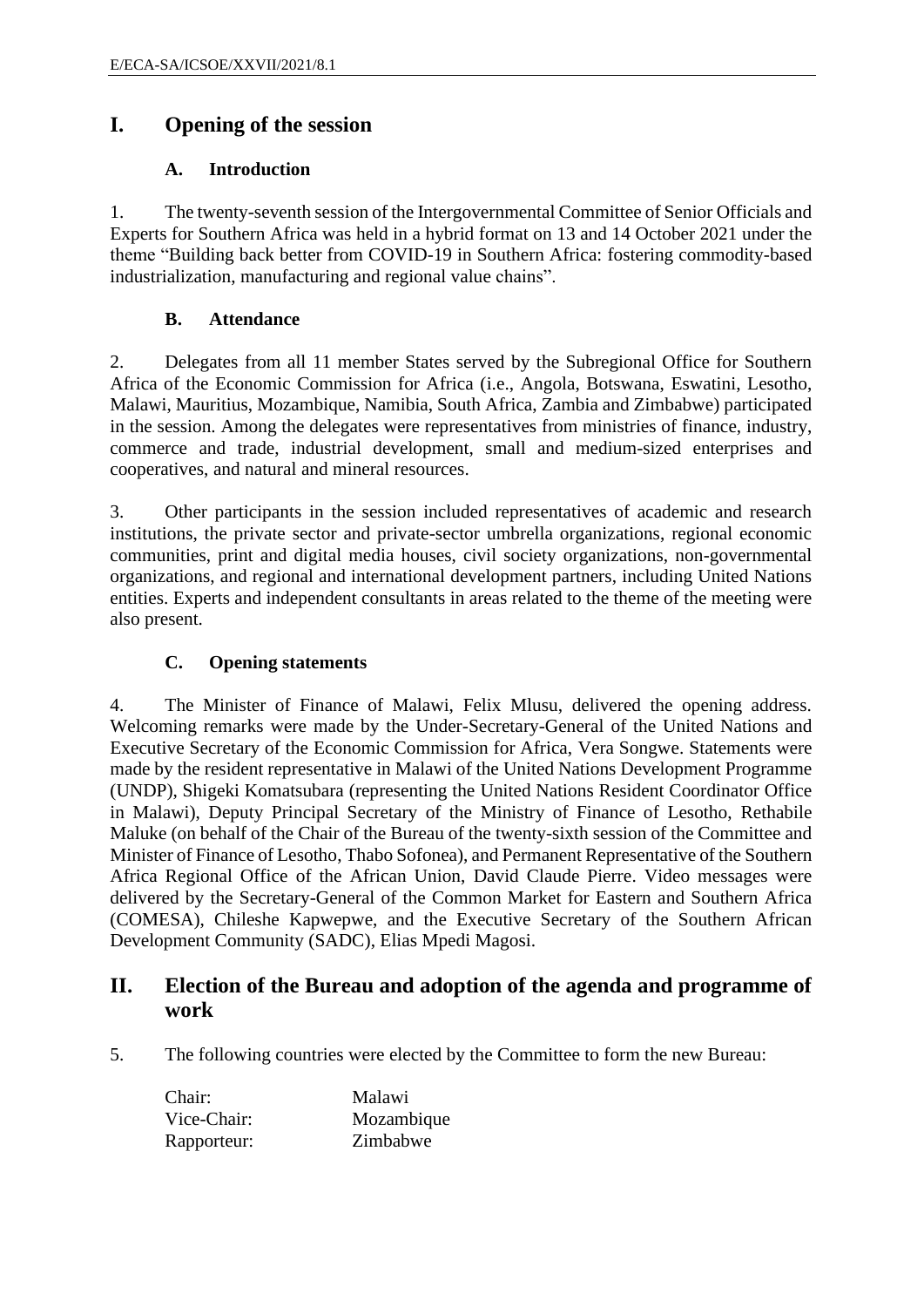6. The Committee adopted the following agenda for its twenty-seventh session:

- (a) Opening of the session.
- (b) Election of the Bureau and adoption of the agenda and programme of work.
- (c) Presentation of statutory reports:
	- (i) Economic and social conditions in Southern Africa;
	- (ii) Programme performance of ECA in Southern Africa;

(iii) Implementation of regional and international agendas and other special initiatives in Southern Africa: progress and status of the implementation of the Agreement Establishing the African Continental Free Trade Area.

(d) Presentation of the thematic report "Building back better from COVID-19 in Southern Africa: fostering commodity-based industrialization, manufacturing and regional value-chains".

(e) High-level panel discussion on the theme of the session.

(f) High-level panel discussion on "New sources of competitiveness in Southern Africa's inclusive and sustainable industrialization strategies: promoting made-in-Southern Africa in the context of the African Continental Free Trade Area".

(g) High-level panel discussion on the topic "New sources of competitiveness in Southern Africa's inclusive industrialization strategies: blue, green and digital economies".

Presentation of the recommendations of the ad hoc expert group meeting on "Agriculture value chains, linkages and transformation in Southern Africa: opportunities from the African Continental Free Trade Area".

(i) Drafting of the report on the twenty-seventh session of the Intergovernmental Committee of Senior Officials and Experts for Southern Africa.

- (j) Presentation and adoption of the report on the twenty-seventh session.
- (k) Host and venue of the twenty-eighth session.
- (l) Closing of the session.

### **III. Presentation of statutory reports**

7. The Committee considered three statutory reports submitted by the secretariat on: (a) economic and social conditions in Southern Africa in 2020 and prospects for 2021; (b) programme performance of the Subregional Office for Southern Africa; and (c) progress in the implementation of regional and international agendas and other special initiatives in the subregion, focusing on progress and status of Agreement implementation. The findings of the study on the theme "Building back better from COVID-19 in Southern Africa: fostering commodity-based industrialization, manufacturing and regional value chains" were presented and discussed by the Committee. Furthermore, the Committee reviewed the recommendations of the ad hoc expert group meeting held on 12 October 2021 on the topic "Agriculture value chains, linkages and transformation in Southern Africa: opportunities from the African Continental Free Trade Area" (see annex).

8. The Committee endorsed the report on the programme performance of the Subregional Office for Southern Africa for 2021, and the work programme for 2022.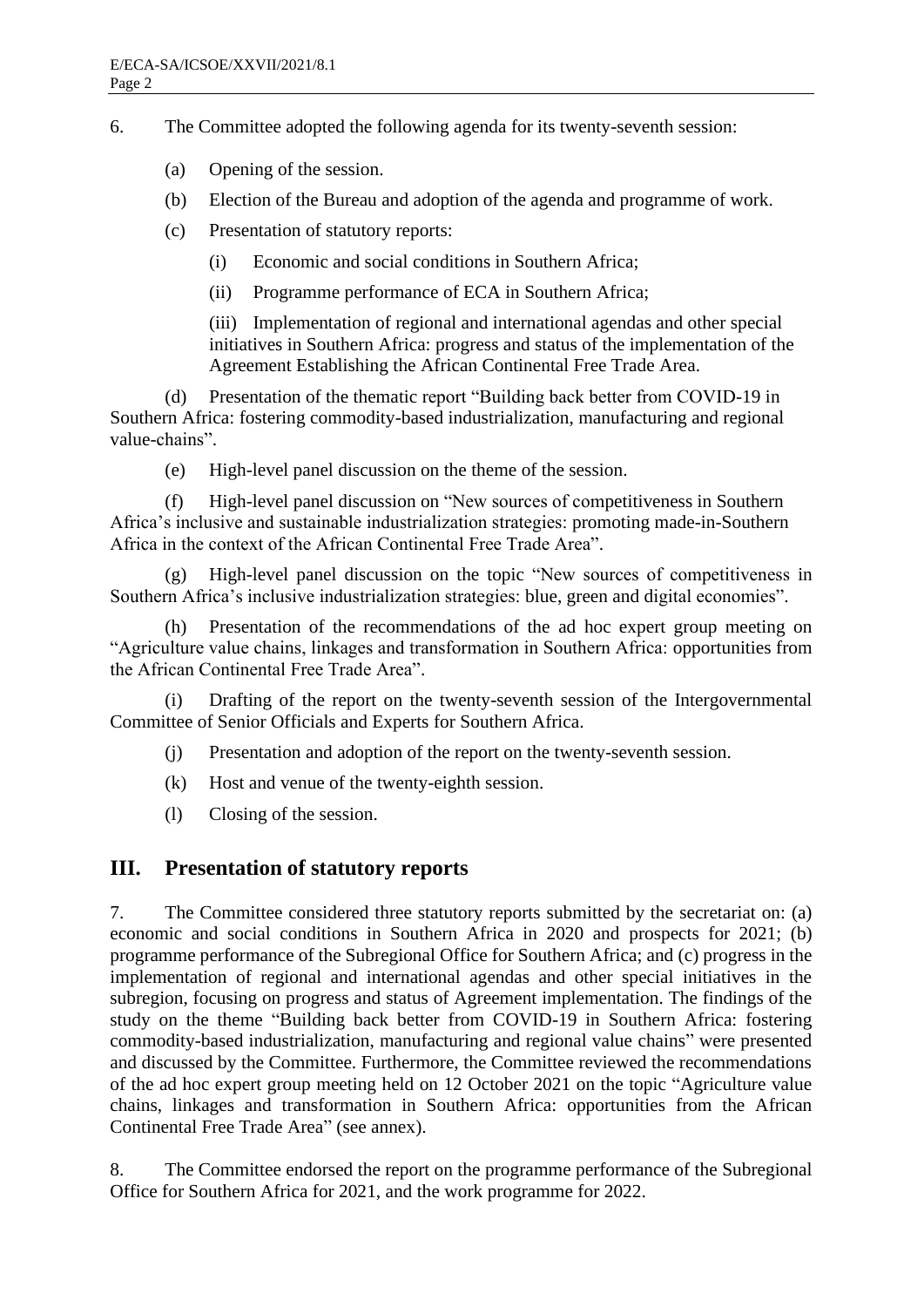## **IV. Observations**

9. The Committee made several observations on the basis of the presentations made by the secretariat, panel discussions, and general discussions.

10. On economic and social conditions in Southern Africa, the Committee:

(a) Observed that sound debt management was critical as countries aim to build back better;

(b) Enquired as to how sound debt management should be characterized;

(c) Noted that domestic resource mobilization should be enhanced, tax systems should be strengthened, incentives to pay taxes should be put in place, and business environments should be enhanced to expand private-sector participation in economic activities;

(d) Noted the need to explore the reasons why member States were resorting to debt financing over other types of development financing;

(e) Underscored the need for transparency in the management of financial resources;

(f) Emphasized the importance of mainstreaming the concerns of women and young people in government budgets, plans and policies;

(g) Noted the need to support micro-, small and medium-sized enterprises to address the impact of the coronavirus disease (COVID-19);

(h) Observed that member States should support the provision of up-to-date statistical data for the preparation of the report on economic and social conditions;

(i) Expressed concern over the lack of analysis of the impact of COVID-19 on inequality, and the lack of consideration given to inequality in development policy circles;

Called for a broader perspective to be taken when analysing the impact of COVID-19 on economies, including in relation to access to education, energy, employment and inclusive industrialization.

11. On progress made in the implementation of the African Continental Free Trade Area in Southern Africa, the Committee:

(a) Noted the progress made by all countries in achieving Sustainable Development Goals 1, 2, 7, 8 and 9;

Noted the persistent infrastructure deficit in Southern Africa and the impact of the pandemic on progress towards achieving the 2030 Agenda for Sustainable Development and Agenda 2063: The Africa We Want;

Highlighted the constraints faced by countries in realizing the Goals in the form of inadequate data, lack of a mechanism to track progress, and weaknesses in monitoring mechanisms;

(d) Emphasized that decent work for all was key to inclusivity and sustainable development and questioned whether informal work amounted to decent work;

(e) Stressed the need to look for innovative and new sources of development financing;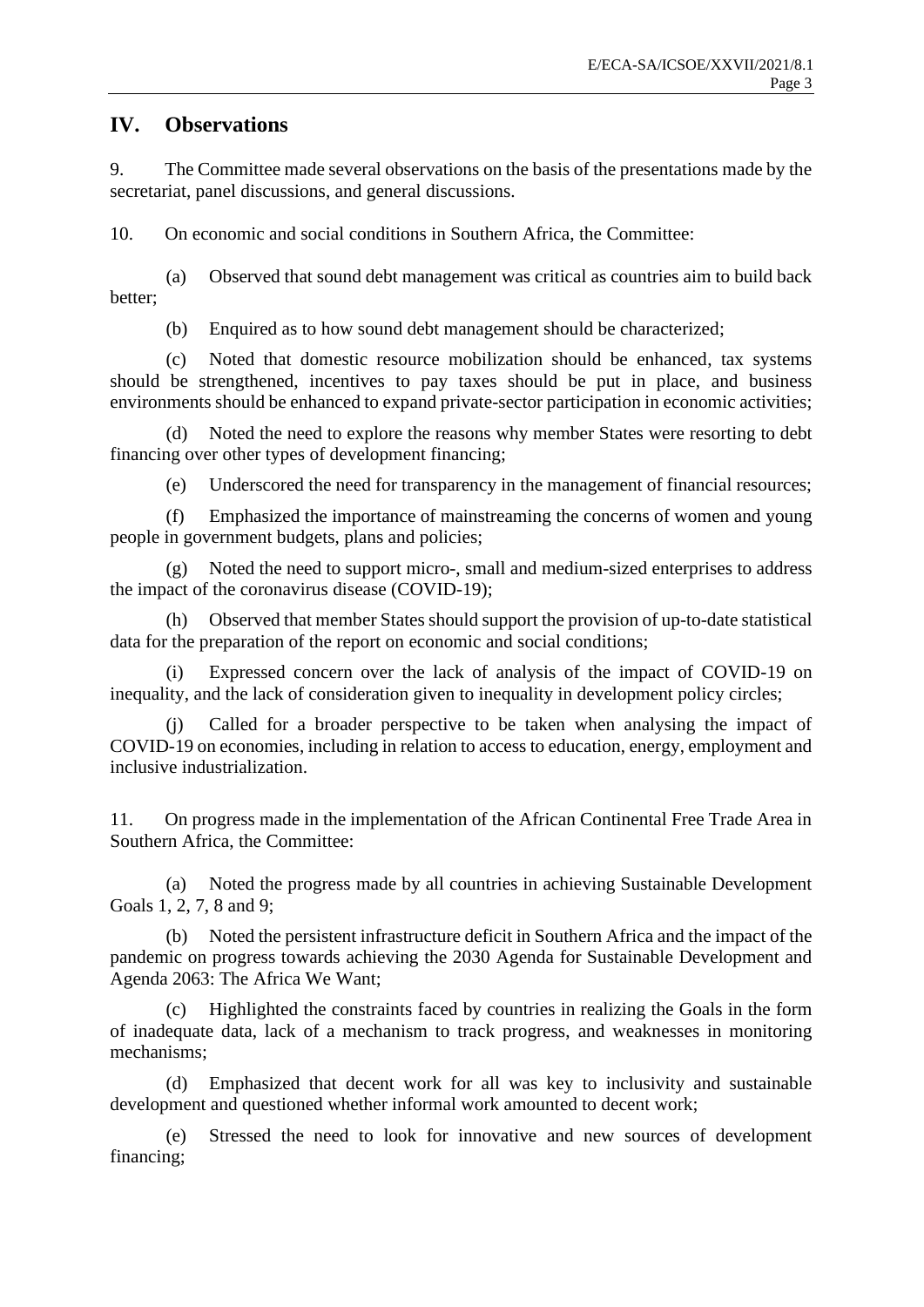(f) Noted that industrialization could be a pathway towards strengthening domestic resource mobilization and reducing reliance on debt;

(g) Observed the need for countries to address their infrastructure deficits, in particular in the energy sector;

(h) Highlighted the need to explain the benefits of the Agreement to member States to promote the ratification process;

(i) Expressed concern that the private sector should be more involved in Agreement negotiations in order to build a sense of private-sector ownership in the process;

(j) Observed that trade facilitation was key to delivering on the expected benefits of the Agreement;

(k) Underscored that negotiators and national committees established to implement the Agreement must be supported and empowered through legislative structures, among other means.

12. On policies and strategies for fostering commodity-based industrialization, manufacturing and regional value chains, the Committee:

(a) Observed that the share of manufacturing in gross domestic product (GDP) had fallen since 1996 in all Southern African countries except Angola, Lesotho and Namibia;

(b) Noted that Southern Africa was commodity-dependent and that a large part of its commodity exports consisted of minerals;

(c) Observed that Southern Africa continued to experience a deficit in energy production and supply, which limited the capacity for industrial development in the subregion;

(d) Underscored the need to achieve energy security;

(e) Underscored the need to take advantage of new opportunities (e.g., the demand for locally produced pharmaceuticals) to create opportunities for micro-, small and mediumsized enterprises;

(f) Observed that sustainable industrialization should be placed on the agenda in the light of climate change and that attention should be paid to the large role that Governments could play in facilitating economy-wide and sector-specific development;

(g) Observed that, without significant tariff concessions and rules of origin, the benefits of Agreement for industrialization might not materialize;

(h) Underscored that regional integration and regional markets were key for countries in Southern Africa to muster the economies of scale needed to support industrial development;

(i) Highlighted the critical importance of exchanging knowledge and skills to anchor the emergence from the current crisis, spreading fairly the economic gains, and ensuring the participation of women and young people in all economic activities;

Stressed that the transformation of resource-based economies would require deeper beneficiation, a focus on green industrialization, and the intensive use of renewable energy;

(k) Emphasized that regional cooperation and exchange of best practices in commodity-based industrialization were potent ways to facilitate economic recovery in the region;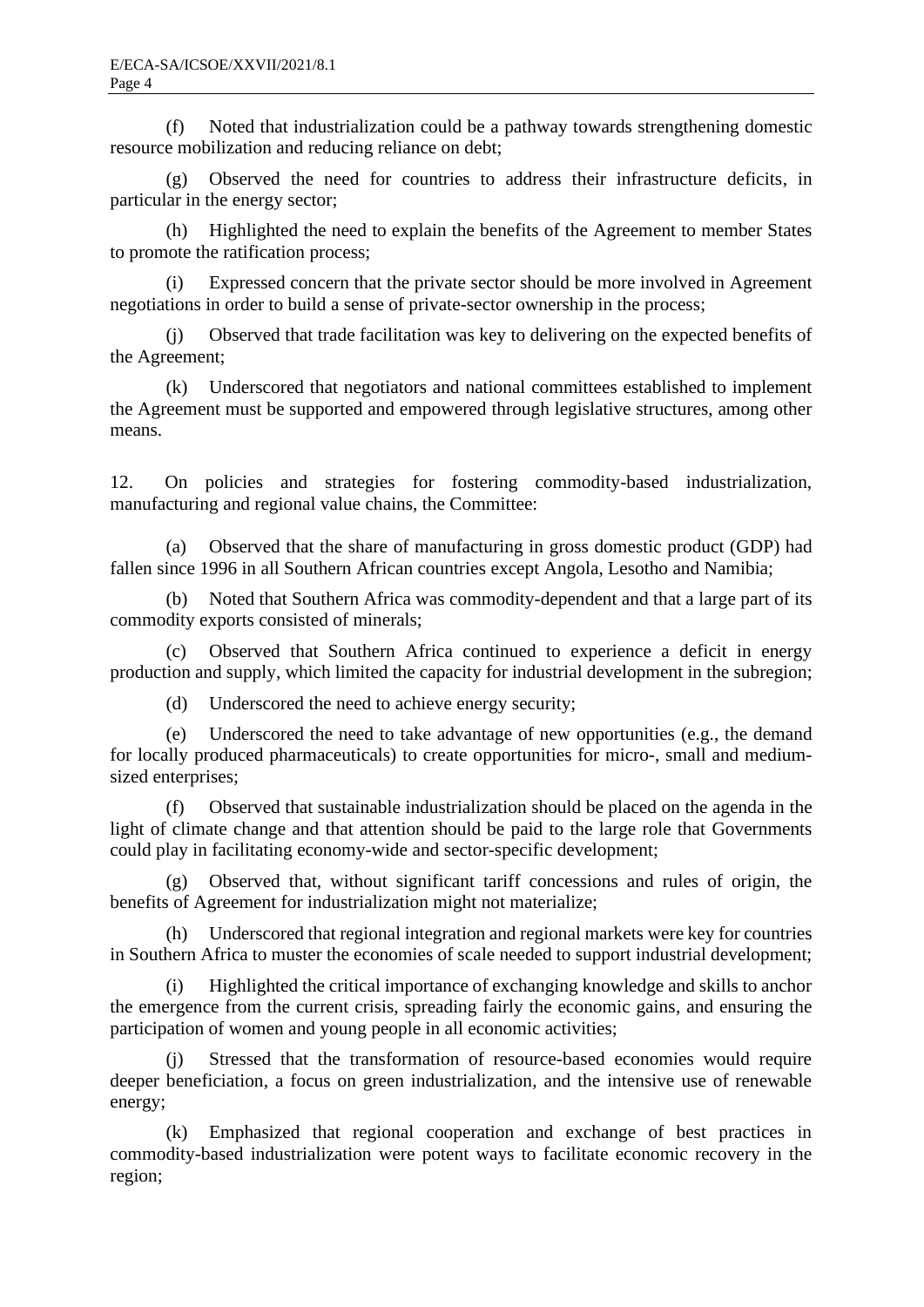(l) Expressed concern over the financial, market access and technical challenges faced by micro-, small and medium-sized enterprises in their effective participation in national and regional value chains, while at the same time emphasizing the importance of such enterprises, including those owned by women and young people, as an anchor to building back faster and greener from the COVID-19 crisis;

(m) Underscored that commodity-based industrialization and manufacturing-based industrialization are different stages of the same strategy for promoting regional growth and development;

(n) Emphasized the importance of industrialization to deepening regional integration and ensuring overall economic prosperity, while noting that greater integration could be a strategic lever to help countries weather the emergence of unprecedented challenges such as the COVID-19 pandemic;

(o) Expressed concern over the limited support provided to business associations by Governments, noting that an empowered private sector would be an important partner in policymaking;

(p) Noted the need to create a conducive operating environment for businesses;

(q) Acknowledged the impact of COVID-19 and its role in revealing the potential of digital technologies for enhancing economic growth;

(r) Expressed concern that, while foreign direct investment was critical to promoting industrial development, local participation remained low.

### **V. Recommendations**

13. The Committee proffered recommendations: (a) to strengthen the national and regional macroeconomic environment to address the impact of COVID-19 and build back better; (b) to accelerate the implementation of the Agreement in Southern Africa; (c) to foster commoditybased industrialization, non-resource-based manufacturing and regional value chains; and (d) to build back better to achieve resilience in a post-COVID-19 context.

14. On strengthening the national and regional macroeconomic environment to address the impact of COVID-19 and build back better, member States should:

(a) Pay greater attention to the supply of reliable and up-to-date statistical data to inform evidence-based policymaking;

(b) Support the production of research that analyses the effects of the pandemic on inequality, with a view to identifying opportunities for recovery and closing the inequality gap through, inter alia, rural development, greater access to high-quality education and leveraging digitalization;

(c) Foster collaboration among academia, research institutions, and public- and private-sector entities, leverage the research capacity available in regional think thanks, partner organizations, and universities, and promote the dissemination of research;

(d) Enhance industrialization of the region by quickly rolling out regional, national and local frameworks for promoting industrialization;

(e) Continue to open economies across the region to members of the relevant regional economic communities in order to build resilience against external shocks;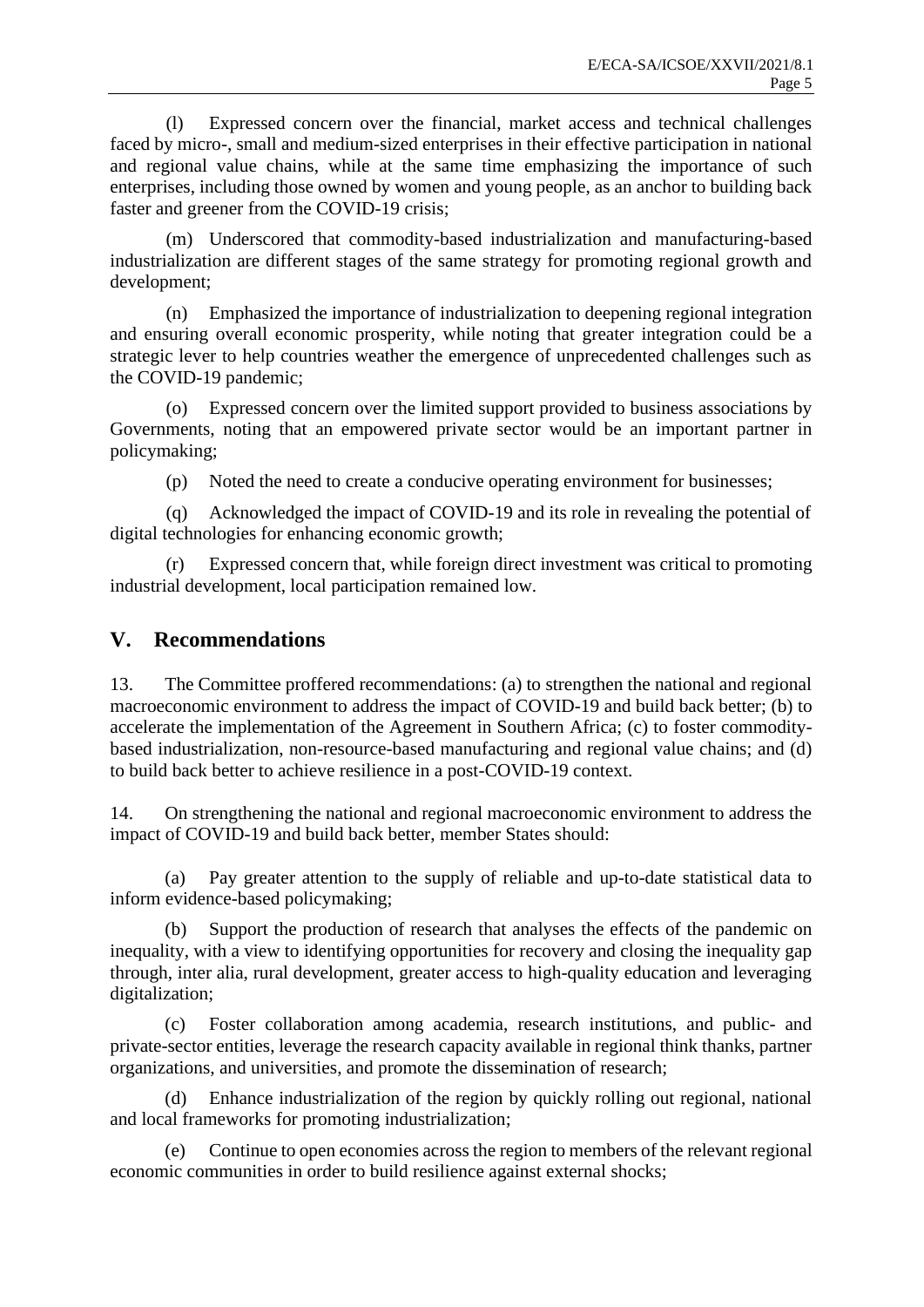(f) Advance the regionalization of supply networks that can be anchored within national and regional industrialization frameworks, and aim to level the playing field and harmonize policies and regulations across the region to enable value-chain development;

(g) Foster the development of regional value chains, including those already identified in regional industrialization strategies;

(h) Adopt complementary financing mechanisms for the Sustainable Development Goals, including by setting up and operationalizing integrated national financing frameworks, employing innovative sources of financing and stemming illicit financial flows.

15. On accelerating the implementation of the Agreement in Southern Africa:

(a) Member States should:

(i) Take action at a national level to develop human resources and to address the challenges that undermine competitiveness, including macroeconomic instability and regulatory bottlenecks that affect the set-up of businesses;

(ii) Resolve the problems of energy shortages and insufficient development of education and skills in order to reap the gains from the Agreement;

(iii) Support the development of clean and renewable energy sources;

(iv) Recognize regional content in addition to local content to foster the development of regional value chains;

(v) Address constraints inhibiting the set-up of an environment that enables regional trade, private-sector development and firm competitiveness;

(vi) Accelerate the implementation of the various Agreement protocols and provisions, including those on rules of origin requirements, which will aid industrialization and address trans-shipment issues;

(vii) Ensure that national-level legislation, structures and mechanisms exist to facilitate the enforcement of intellectual property rights;

(viii) Pay attention to the role that e-commerce can play in promoting crossborder regional trade;

(ix) Invest in technology adaptation and innovation and implement trade- and logistics-facilitation measures;

(x) Start planning strategically on how to best position the region as a manufacturing and technology hub;

(xi) Ensure that the private sector is viewed as a critical partner in the implementation of the Agreement and that inclusiveness is considered;

(xii) Consider the fast-tracking of industrialization in the region and identify strategic sectors to ensure that the Agreement delivers on its promise as a gamechanger;

(xiii) Prioritize the development of skills, new sources of competitiveness, and an inclusive industrialization agenda that involves women and micro-, small and medium-sized enterprises, while promoting innovation and creativity;

(xiv) Engage in an assessment of how ready firms are to take advantage of the Agreement;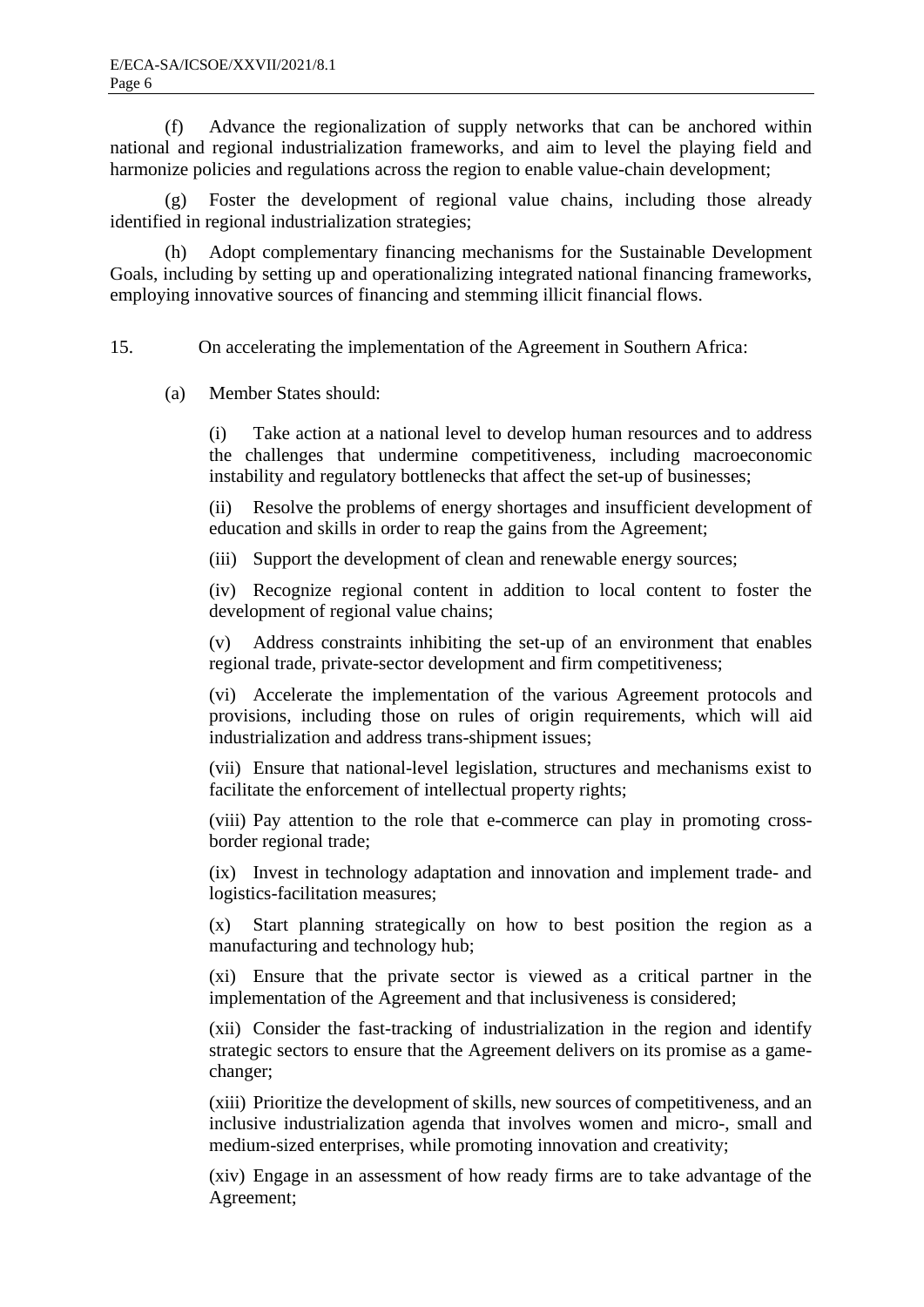(xv) Fast track the mainstreaming of national and regional industrialization strategies, while ensuring coherence across the multiple and overlapping industrialization strategies that exist at a regional and continental levels;

(xvi) Address the challenges associated with weak connectivity through border facilitation and digitalization;

(xvii)Map the sectors and goods in which the region has a competitive advantage;

(xviii) Ensure greater synergies across trade in goods and trade in services, and accelerate the conclusion of negotiations on the Protocol on Trade in Services;

(xix) Embrace an outlook for trade that does not limit itself only to regional economic communities or the African continent, but instead harnesses global trade opportunities;

(xx) Leverage better strategic partnerships to accelerate the implementation of the Agreement;

(xxi) Put in place mechanisms to ensure coherence across various ongoing initiatives undertaken with development actors to support the implementation of the Agreement.

(b) Regional economic communities should:

(i) Reiterate the critical role of industrialization and structural, sustainable transformation as driving forces for development and regional trade;

(ii) Consider adopting a made-in-Southern Africa approach and a common regional strategy towards the implementation of the Agreement and the development of regional value chains;

(iii) Address the challenges causing a lack of competitiveness through regional collaborative approaches;

(iv) Consolidate a developmental approach to regional integration through effective markets, development of transport and information and communications technology infrastructure, and the promotion of political stability, macroeconomic stability, and science and technology;

(v) Address the extent to which the "exclusivity" criterion in the Protocol on Trade in Goods can facilitate trade within the region;

(vi) Consider a regional competition policy to ensure that benefits are equitably shared among members;

(vii) Engage in more trade- and investment-promotion activities and accentuate the search for market intelligence (e.g. through the holding of regional trade fairs to close information gaps and the production of catalogues) to take stock of what is being produced in the region;

(viii) Facilitate peer learning and sharing of experiences, lessons learned and best practices across member States.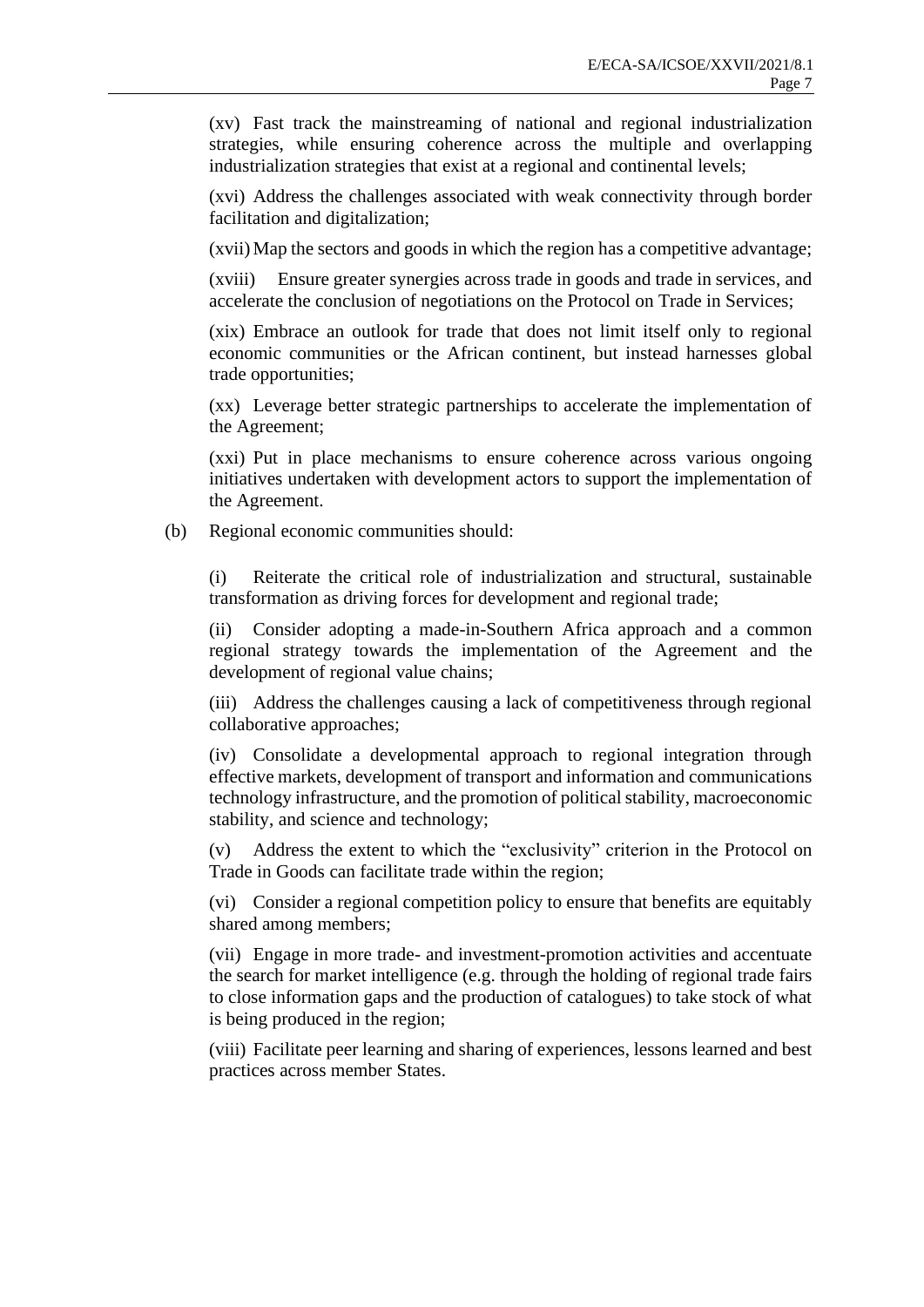16. On fostering commodity-based industrialization, non-resource-based manufacturing and regional value chains:

(a) Member States should:

(i) Foster commodity-based industrialization, non-resource-based manufacturing and regional value chains as a way to build back better and build resilience;

(ii) Make the most of the region's comparative advantages in commodities production to develop full commodity value chains by leveraging State assets, rights and purchases and by creating a conducive environment for investing in the backward, forward and knowledge linkages in the commodities sector;

(iii) Promote the smart use of national endowments (e.g. water, electricity) and State rights to leverage industrialization;

(iv) Harness regional integration to develop commodity-based industries and value chains;

(v) Promote skills development and research, development and innovation to build industrial competitiveness and upgrade value chains;

(vi) Make use of the energy transition to build back better by developing linkages for energy generation, storage and distribution;

(vii) Facilitate the growth of local capital to build commodity-based value chains;

(viii) Continue to promote and attract investment at the national and regional levels, deploy investment strategies that are mutually beneficial, safeguard human welfare and protect the environment, and regulate the types of investments that are flowing in;

(ix) Design competition policies to strengthen market-based competition, and establish competition authorities and related institutions that can investigate domestic irregularities in the area of investment promotion;

(x) Promote the establishment of special economic zones in their countries and address transboundary issues by pursuing a spatial economic-development approach;

(xi) Invest in energy production and interconnected regional infrastructure, including by exploiting new and renewable sources to support the industrialization agenda;

(xii) Promote fertilizer production, especially those that are nitrogen-based (e.g. urea), to foster agriculture, and subsequently support agroprocessing and value addition. Production of fertilizer should be done with a clear strategy to manage possible emissions that may be harmful to biodiversity and ecosystems;

(xiii) Undertake a historical analysis of the causes of de-industrialization in Southern Africa, especially as experienced by Zimbabwe and more recently South Africa, to learn lessons that would inform current and future efforts to promote industrialization in the subregion;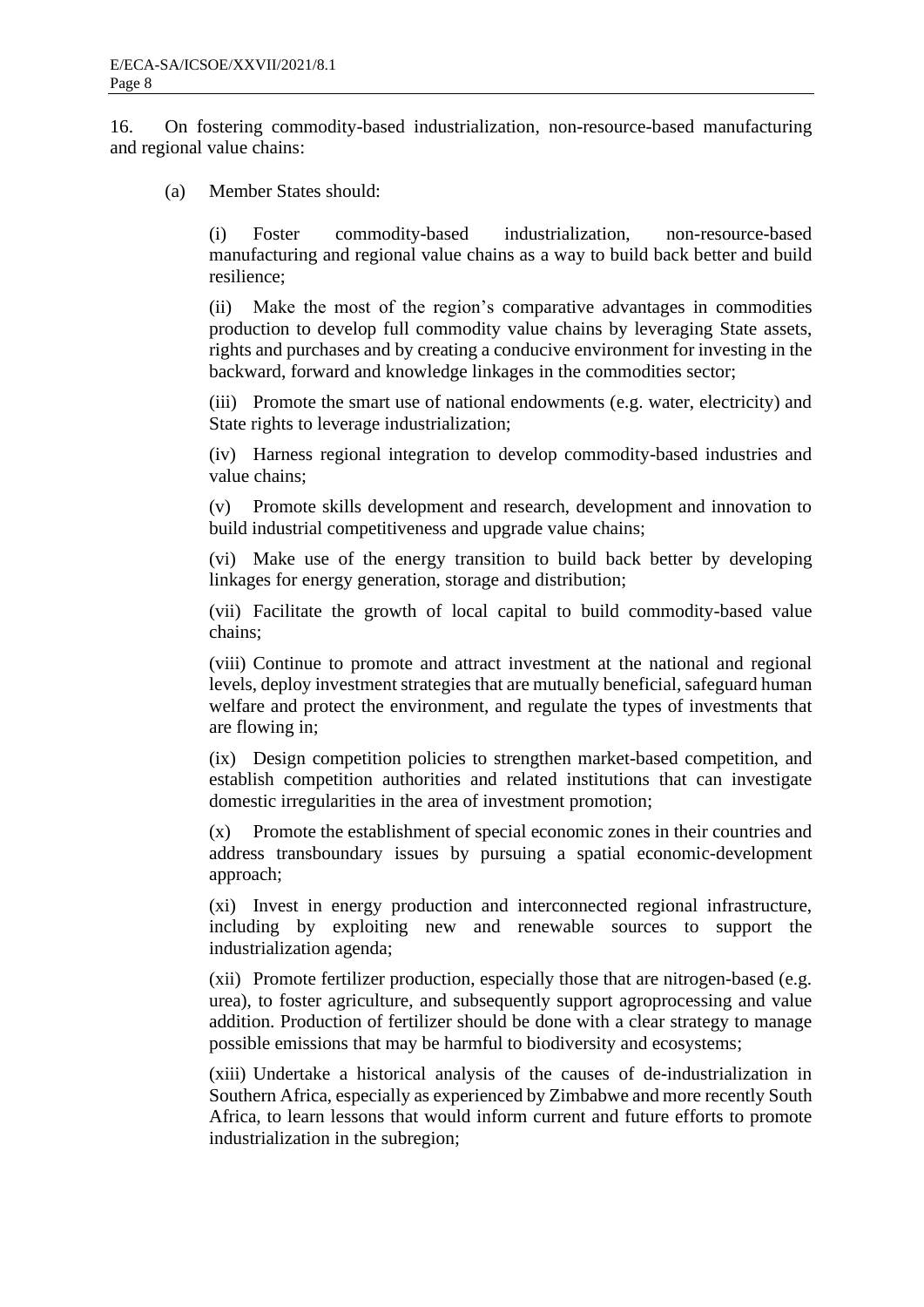(xiv) Develop strategies to promote innovative financing by the private sector, such as lease financing facilities, to support the growth of micro-, small and medium-sized enterprises and their participation in the industrialization process.

(b) Regional economic communities should:

(i) Promote a SADC commodity-based industrialization strategy that builds on the Africa Mining Vision and a SADC regional mining vision;

(ii) Continue to support the development of regional value chains, including a renewable energy localization strategy for SADC, to support the development of backward, forward and knowledge linkages;

(iii) Support the implementation of a common external tariff for trade within regional commodity-based value chains.

- 17. On building back better to achieve resilience in the post-COVID-19 context:
	- (a) Member States should:
		- (i) Pay greater attention to promoting inclusiveness in the development agenda;

(ii) Leverage growing opportunities from the blue, green and digital economies and identify market niches and opportunities for micro-, small and medium-sized enterprises as they aim to build back better after the pandemic;

(iii) Consider the potential of tapping into green and blue bonds and green and blue finance facilities such as climate finance, carbon trading and offset arrangements, and debt-for-nature swaps as they aim to mobilize financing to build back better;

(iv) Leverage digital tools and platforms to connect suppliers and consumers in markets and along regional value chains;

(v) Consider accelerating productive integration in addition to market integration;

(vi) Address the constraints faced by micro-, small and medium-sized enterprises in leveraging blue, green, digital and other opportunities through the Agreement, including by setting up special funding mechanisms;

(vii) Support micro-, small and medium-sized enterprises in gaining access to financing and in removing other constraints;

(viii) Prioritize the achievement of development objectives in the face of limited resources;

(ix) Foster mobilization through partnerships to work towards achieving national development objectives.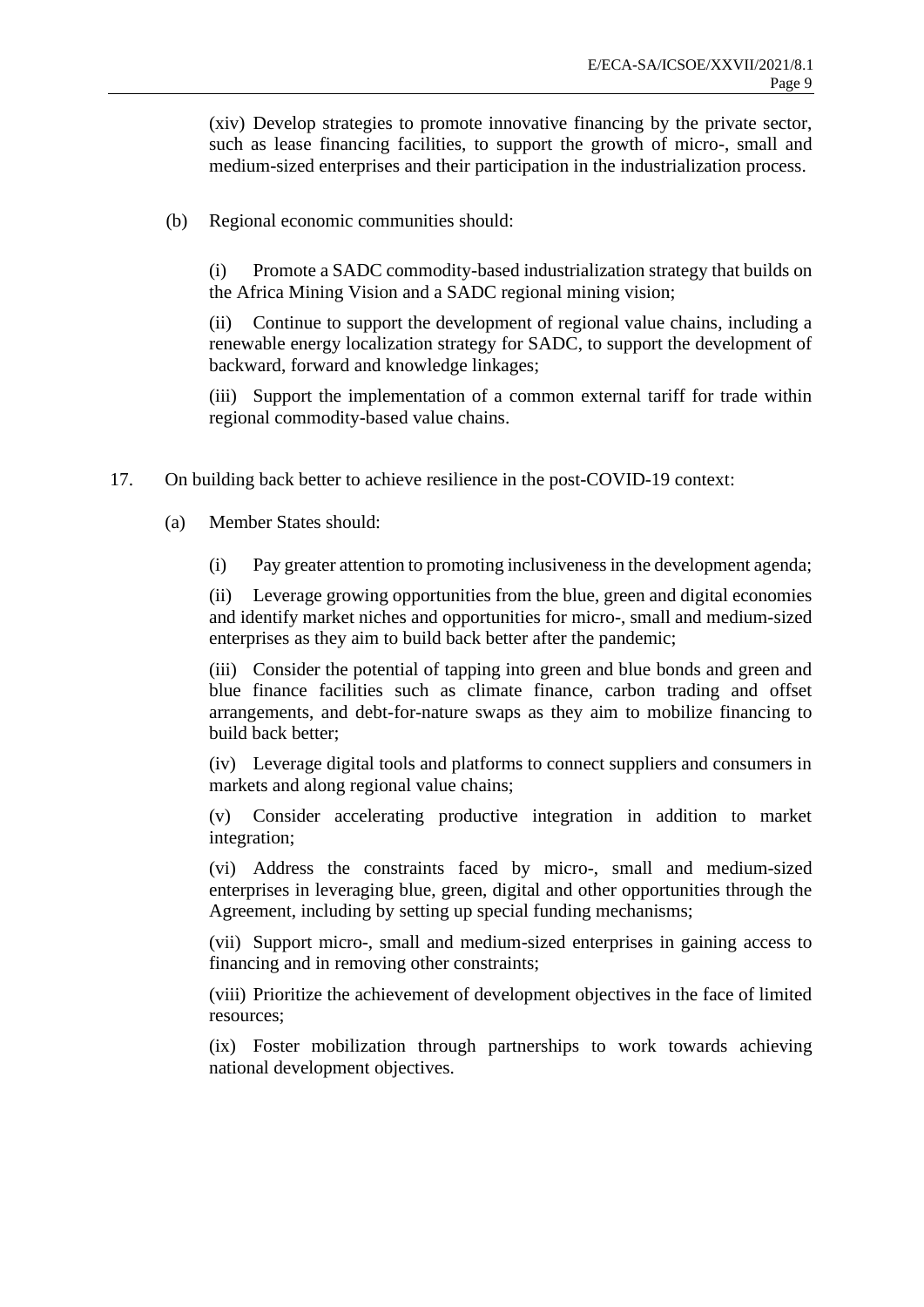(b) Regional economic communities should:

(i) Accelerate the implementation of the digital aspects of their free trade areas and the blue, green and digital economy elements of their industrialization frameworks;

(ii) Consider how regional collaboration and existing regional and national industrial frameworks contribute to the development of the blue, green and digital economies in Southern Africa (e.g. in terms of strategic investment and spending, enhancing dialogue, and capacity-building);

(iii) Promote the sharing of lessons learned and best practices to support countries in venturing into the blue, green and digital economies.

18. The Committee endorsed the recommendations of the ad hoc expert group meeting on "Agriculture value chains, linkages and transformation in Southern Africa: opportunities from the African Continental Free Trade Area" (see annex).

### **VI. Way forward**

19. The Committee underscored:

(a) The need to expedite the implementation of the recommendations of the ad hoc expert group;

(b) That the Subregional Office for Southern Africa should continue to urge member States in the subregion to ratify the Agreement, and should provide technical support for the development of national strategies in preparation for trading as State parties, once trade commences under the Agreement;

(c) That the Subregional Office should work closely with member States, regional economic communities, intergovernmental organizations and other stakeholders to support member States in building back better in the wake of the COVID-19 pandemic;

(d) That the recommendations of the study on fostering commodity-based industrialization, manufacturing and regional value chains be submitted to the appropriate stakeholders (i.e. the secretariats of COMESA and SADC) for implementation.

### **Vote of thanks**

20. Delegates to and participants in the twenty-seventh session of the Intergovernmental Committee of Senior Officials and Experts for Southern Africa expressed appreciation to the Government and people of Malawi for hosting the session, the Chair for ably steering the deliberations and guiding the preparation of the present report, and to the secretariat for successfully organizing the session.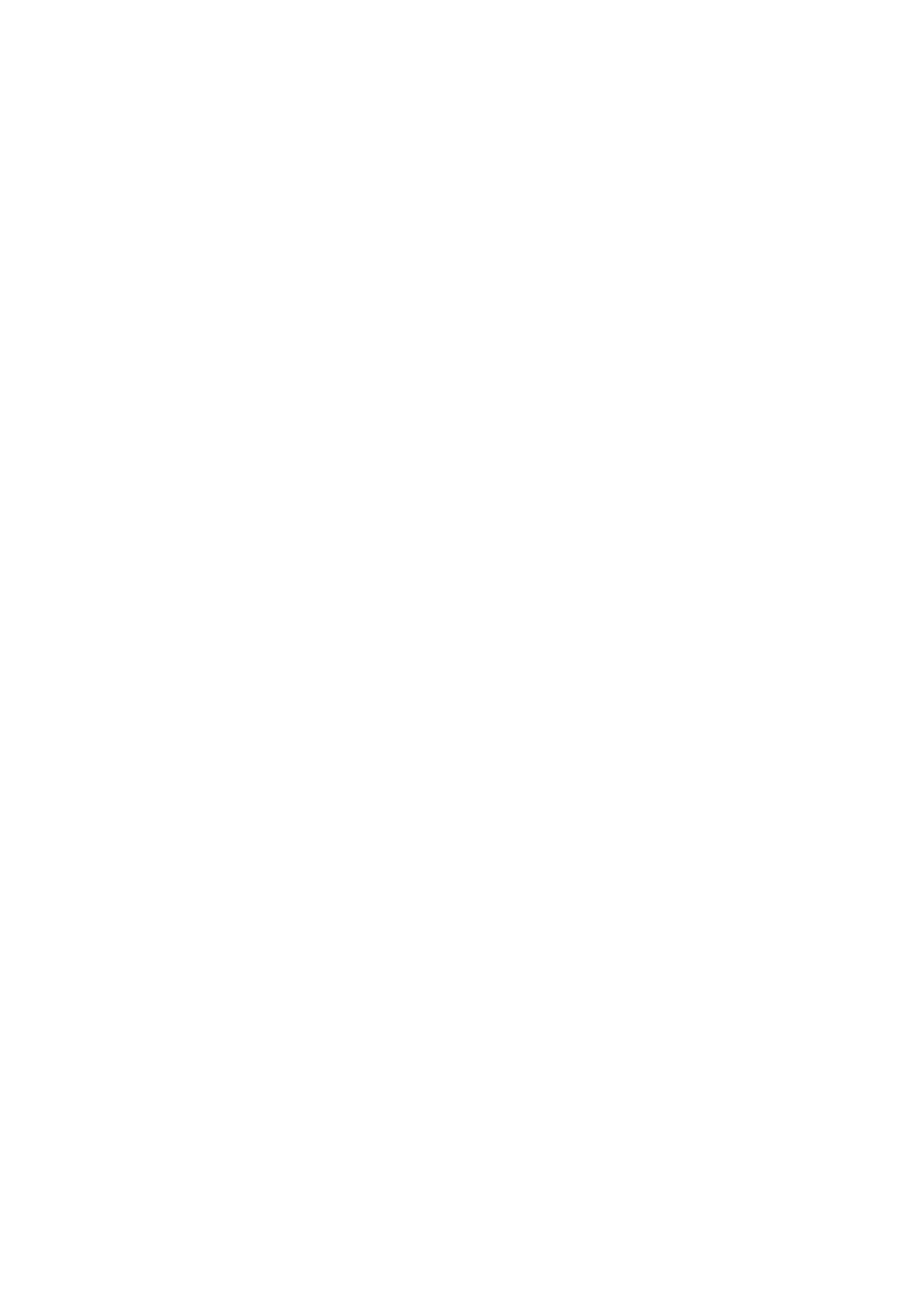### **Annex**

# **Outcome statement of the ad hoc expert group meeting on "Agriculture value chains, linkages and transformation in Southern Africa: opportunities from the African Continental Free Trade Area"**

### **Introduction**

1. An ad hoc expert group meeting on "Agriculture value chains, linkages and transformation in Southern Africa: opportunities from the African Continental Free Trade Area" was organized by the Subregional Office for Southern Africa of the Economic Commission for Africa, in collaboration with the Government of Malawi, and held on 12 October 2021 in a hybrid physical and online format owing to travel restrictions imposed to control the coronavirus disease (COVID-19) pandemic.

2. The overall objective of the meeting was to provide a platform to critically examine the findings of a study report on the theme of the meeting, identify gaps, and provide input and further insights to add value to the report and refocus the recommendations. The recommendations of the meeting were to be presented for endorsement at the twenty-seventh session of the Intergovernmental Committee of Senior Officials and Experts for Southern Africa, scheduled to be held in a hybrid format in Blantyre on 13 and 14 October. Specifically, the meeting: (a) provided an opportunity for deeper reflection, information- and experiencesharing on the key issues, challenges and constraints, and on ways of boosting agricultural value chains and economic transformation in Southern Africa, including by leveraging the opportunities presented by the African Continental Free Trade Area ; (b) explored modalities for leveraging the Agreement in the context of relevant instruments of the Common Market for Eastern and Southern Africa (COMESA) and the Southern African Development Community (SADC) to promote agriculture value chains, linkages and transformation; and (c) proffered recommendations for tackling challenges and constraints and accelerating economic transformation in the agriculture sector in Southern Africa.

3. Welcome remarks were made by the Director of the Subregional Office for Southern Africa, Eunice Kamwendo. The official opening address of the meeting was delivered by the Deputy Principal Secretary of the Ministry of Finance of Lesotho and Chair of the twenty-sixth session of the Intergovernmental Committee of Senior Officials and Experts for Southern Africa, Rethabile Maluke. The opening session was moderated by the Principal Secretary for Administration at the Ministry of Finance of Malawi, Hetherwick Njati. The meeting was attended by experts from the public and private sectors, civil society organizations, regional and international development organizations, academia, and research institutions from the following countries: Botswana, Ethiopia, Ghana, Lesotho, Malawi, Mozambique, South Africa, Zambia and Zimbabwe.

4. National, regional and international organizations represented at the meeting included: the Malawian ministries of finance, economic planning and development, agriculture, information, industry, trade, energy and mining; the National Planning Commission of Malawi; the Zambia Development Agency; the Economic Commission for Africa; the African Export– Import Bank; the African Development Bank; the African Organization for Standardization; the Food and Agriculture Organization of the United Nations; the International Fund for Agricultural Development; the secretariat of African Continental Free Trade Area; the secretariat of COMESA; the secretariat of SADC; Oxfam International; the Brenthurst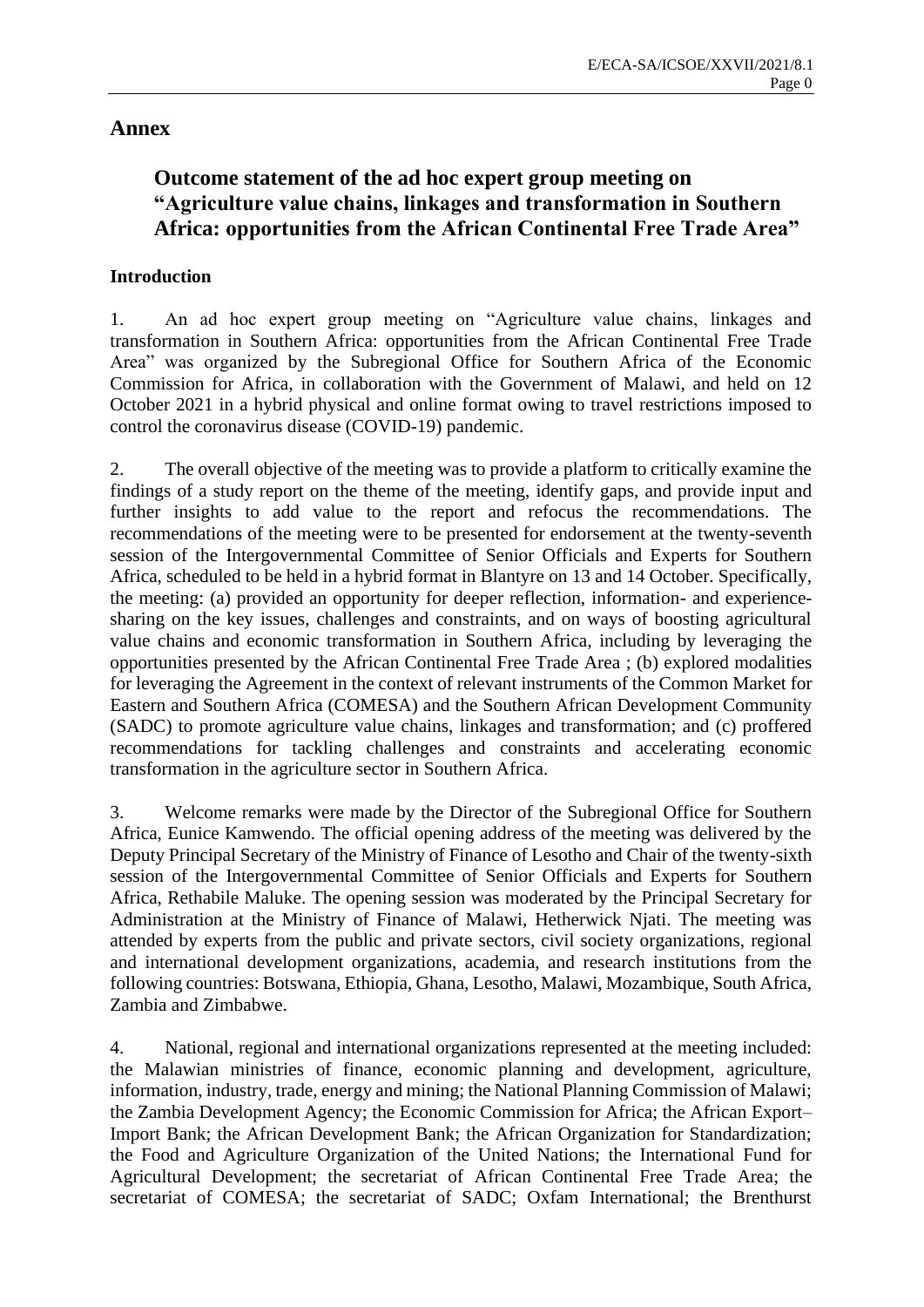Foundation; the Regional Network of Agricultural Policy Research Institutes; Women and Resources in Eastern and Southern Africa; Stellenbosch University; the University of Zimbabwe; Lilongwe University of Agriculture and Natural Resources; the Farmers Union of Malawi; and the Tea Association of Malawi.

#### **Agenda and programme of work**

- 5. The agenda for the meeting was adopted as follows:
	- a. Opening of the meeting.
	- b. Presentation by the Subregional Office of the draft report "Agriculture value chains, linkages and transformation in Southern Africa: opportunities from the African Continental Free Trade Area".
	- c. Panel discussion on agricultural value chains and the African Continental Free Trade Area: opportunities and strategies for Southern Africa.
	- d. Panel discussion on enhancing the agroprocessing sector and the role of regional value chains.
	- e. Panel discussion on opportunities for synergy and coordination in promoting agricultural value chains.
	- f. Preparation of draft recommendations.
	- g. Presentation, discussion and adoption of the recommendations.
	- h. Closing of the meeting.

### **Account of the proceedings**

6. The experts thanked the organizers for providing an opportunity to reflect, share information and experiences on the key issues, challenges and constraints, and ways of boosting agricultural value chains and economic transformation in Southern Africa, including by leveraging the opportunities presented by the African Continental Free Trade Area. They considered the draft report and agreed that the recommendations therein were well grounded and based on clearly identified challenges.

7. The experts focussed on both substantive and technical aspects of the report, identified the agricultural sector's challenges and matched those with national, regional and continental policies aimed at addressing them. The experts deliberated on the opportunities provided by the African Continental Free Trade Area and the specific agricultural value chains in Southern Africa that could benefit from this continent-wide arrangement. Finally, the experts augmented the recommendations outlined in the report.

#### **Way forward**

8. At the closing of the meeting, the Director of the Subregional Office, Ms. Kamwendo, thanked the experts for the commitment that they had showed to ensuring the success of the meeting. She further thanked the Chair of the outgoing Bureau of the Intergovernmental Committee for presiding over the day's discussions. She expressed her gratitude to the panellists, moderators and participants who had helped to steer and focus the discussions. She noted that the meeting has managed to touch on numerous important issues in respect of